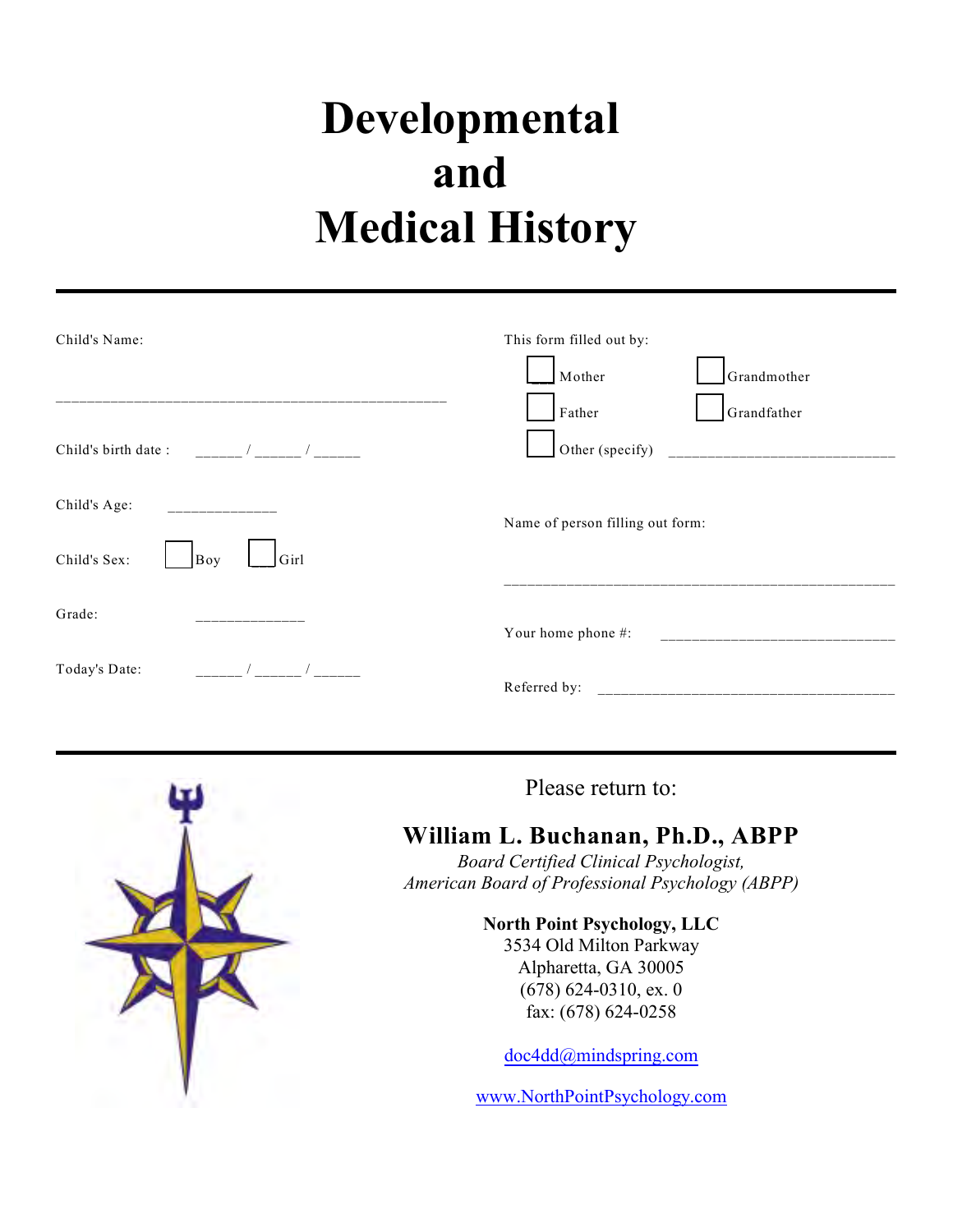# **I. DEVELOPMENTAL FACTORS**

### *A. Prenatal History*

1. How was your health during pregnancy? Good  $\sim$ 

|                |                                                                                                                                                                                                                                | Fair<br>Poor<br>Don't know                                                                                               |       |
|----------------|--------------------------------------------------------------------------------------------------------------------------------------------------------------------------------------------------------------------------------|--------------------------------------------------------------------------------------------------------------------------|-------|
|                | 2. How old were you when your child was born?                                                                                                                                                                                  | Age:                                                                                                                     | years |
|                | Do you recall using any of the following substances or medications during pregnancy?                                                                                                                                           |                                                                                                                          |       |
| 3 <sub>1</sub> | Beer or wine<br>Never<br>Once or twice<br>$3-9$ times<br>$10-19$ times<br>$20 - 39$ times<br>$40+ \text{ times - Describe:}$                                                                                                   | 4. Hard liquor<br>Never<br>Once or twice<br>$3-9$ times<br>$10-19$ times<br>$20 - 39$ times<br>40+ times - Describe:     |       |
| 5 <sub>1</sub> | Coffee or other caffeine (Cokes, etc.) Taken together, how<br>many times?<br>Never<br>Once or twice<br>$3-9$ times<br>$10-19$ times<br>$20-39$ times<br>$40+ \text{ times} - \text{Describe:}$                                 | Cigarettes<br>6.<br>Never<br>Once or twice<br>$3-9$ times<br>$10-19$ times<br>$20 - 39$ times<br>$40+ times - Describe:$ |       |
| 7.             | Did you ingest any of the following substances?<br>Valium (Librium, Xanax)<br>Tranquilizers<br>Antiseizure medications<br>(e.g., Dilatin)<br>Treatment for diabetes<br>infections)<br>Antibiotics (for viral<br>Sleeping pills |                                                                                                                          |       |
|                | <b>B.</b> Perinatal History                                                                                                                                                                                                    |                                                                                                                          |       |

### 8. Did you have toxemia or eclampsia? No  $\sim$ Yes \_\_\_ Don't know \_\_\_

9. Was there Rh factor incompatibility? No

Yes \_\_\_ Don't know \_\_\_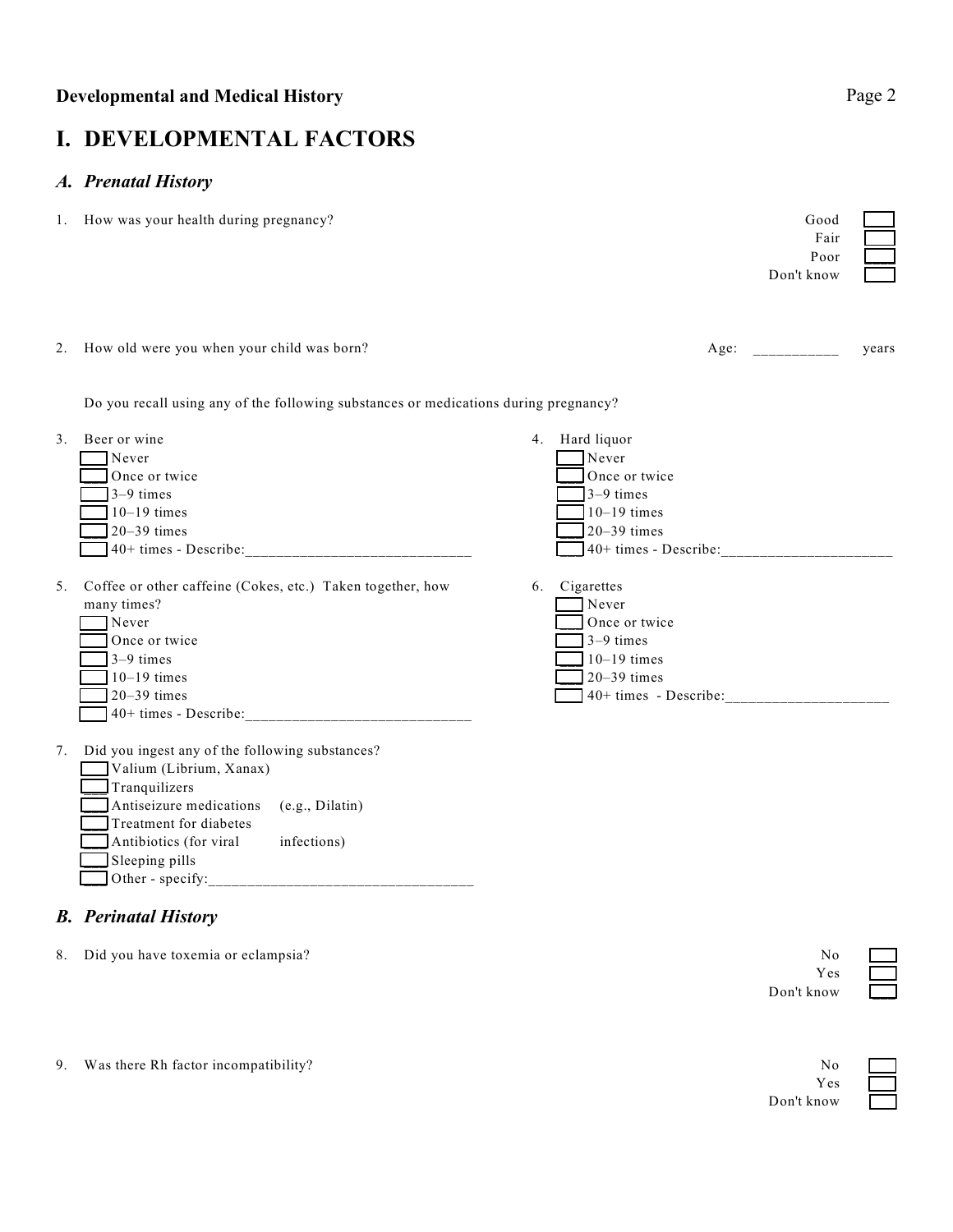| <b>Developmental and Medical History</b>                                   |                    |                          | Page 3                |
|----------------------------------------------------------------------------|--------------------|--------------------------|-----------------------|
| 10. Was (s)he born on schedule?                                            |                    |                          | Yes                   |
|                                                                            |                    | No: ________ weeks early |                       |
|                                                                            |                    | No: ________ weeks late  |                       |
| 11. What was the duration of labor?                                        |                    |                          | hours                 |
| 12. Were you given any drugs to ease the pain during labor?                |                    |                          | No                    |
|                                                                            |                    | Don't know               | Yes                   |
| 13. Were there indications of fetal distress during labor or during birth? |                    | Don't know               | $\rm No$<br>Yes       |
| 14. Was delivery                                                           | Normal?            |                          | N <sub>0</sub><br>Yes |
|                                                                            | Breech?            | Don't know<br>Don't know | No<br>Yes             |
|                                                                            | Caesarian?         | Don't know               | N <sub>0</sub><br>Yes |
|                                                                            | Forceps?           | Don't know               | N <sub>0</sub><br>Yes |
|                                                                            | Induced?           | Don't know               | No<br>Yes             |
| 15. What was child's birth weight?                                         | _pounds,<br>ounces |                          |                       |
| 16. Were there any health complications following birth?                   |                    |                          | N <sub>0</sub><br>Yes |
|                                                                            |                    |                          |                       |
| C. Postnatal Period and Infancy                                            |                    |                          |                       |
| 17. Were there early infancy feeding problems?                             |                    |                          | No<br>Yes             |
| If yes, describe:                                                          |                    |                          |                       |
| 18. Was the child colicky?                                                 |                    |                          | N <sub>0</sub><br>Yes |
| If yes, describe:                                                          |                    |                          |                       |
| 19. Were there early infancy sleep pattern difficulties?                   |                    |                          | N <sub>0</sub><br>Yes |
| If yes, describe:                                                          |                    |                          |                       |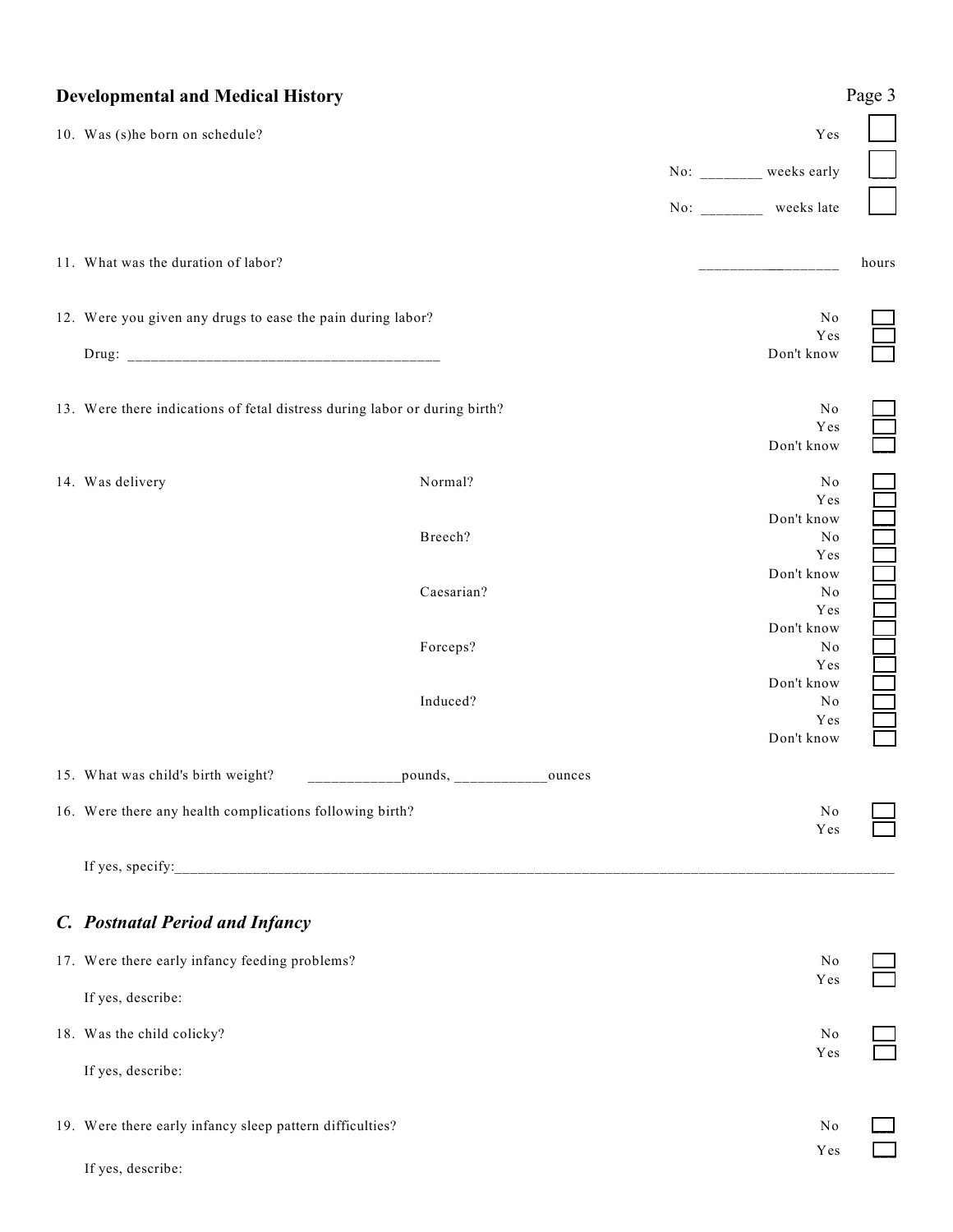| 20. Were there problems with the infant's responsiveness (alertness)? | N <sub>0</sub><br>Yes |  |
|-----------------------------------------------------------------------|-----------------------|--|
| If yes, describe:                                                     |                       |  |
| 21. Did the child experience any health problems during infancy?      | N <sub>0</sub><br>Yes |  |
| If yes, describe:                                                     |                       |  |
| 22. Did the child have any congenital problems?                       | No<br>Yes             |  |
| If yes, describe:                                                     |                       |  |

23. Was the child an easy baby? By that I mean did (s)he cry a lot? Did (s)he follow a schedule fairly well?

| . .            | -- | . | -- |  |
|----------------|----|---|----|--|
| Very easy      |    |   |    |  |
| Easy           |    |   |    |  |
| Average        |    |   |    |  |
| Difficult      |    |   |    |  |
| Very difficult |    |   |    |  |
|                |    |   |    |  |
|                |    |   |    |  |

- 
- 25. When (s)he wanted something, how insistent was (s)he? Very insistent  $\blacksquare$

26. How would rate the activity level of the child as an infant/toddler? Very active Very active

#### *D. Developmental Milestones*

| 27. At what age did (s) he sit up? | months |
|------------------------------------|--------|
| 28. At what age did (s) he crawl?  | months |
| 29. At what age did (s) he walk?   | months |

24. How did the child behave with other people?<br>More sociable than average<br>More unsociable than average Average sociability More unsociable than average

> Pretty insistent Average Not very insistent Not at all insistent

> > Active Average \_\_\_ Less active Not active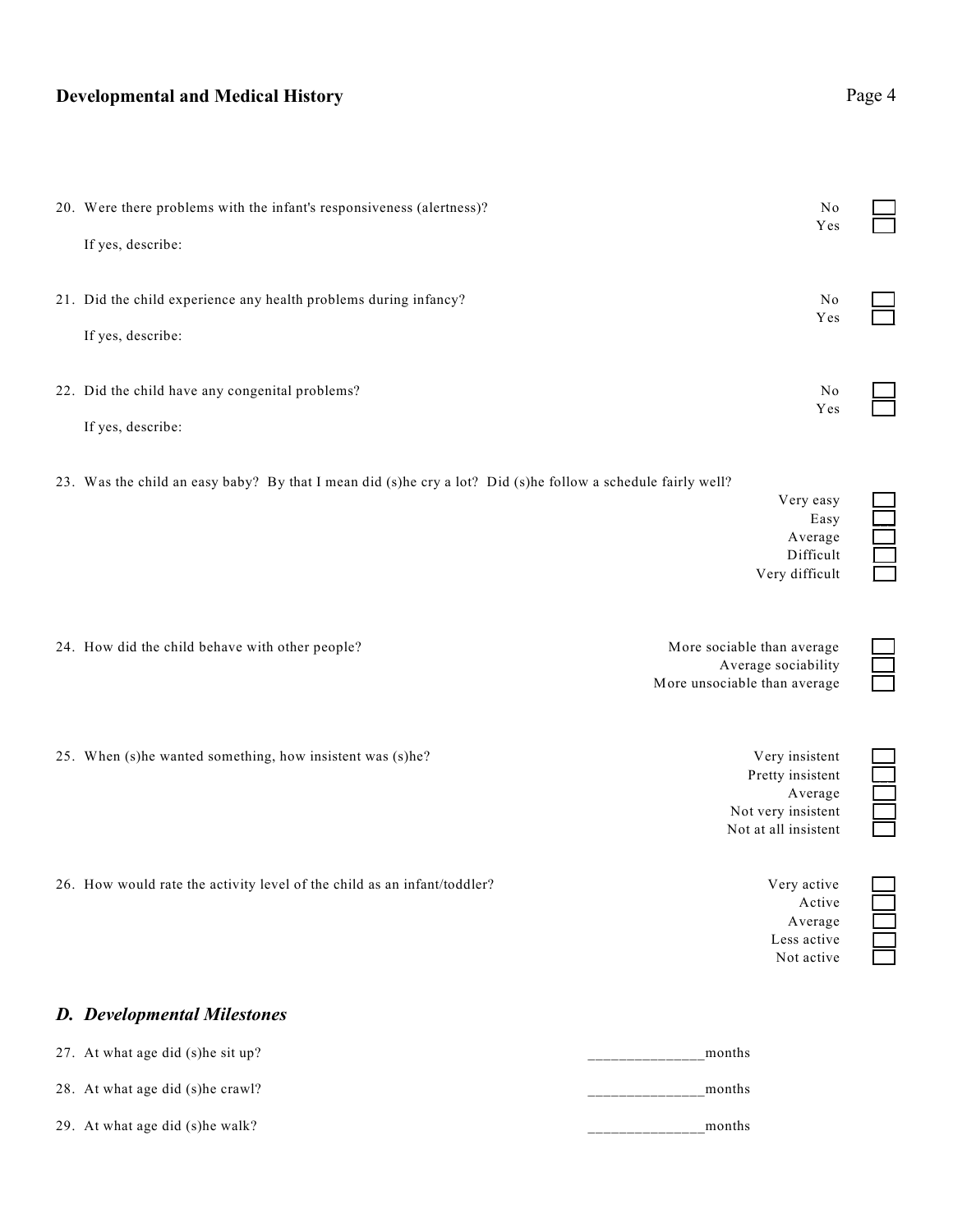| 30. At what age did (s)he speak single words (other than "mama" or "dada")?        | months                                                                  |  |
|------------------------------------------------------------------------------------|-------------------------------------------------------------------------|--|
| 31. At what age did (s)he string two or more words together?                       | months                                                                  |  |
| 32. At what age was (s)he toilet trained? (Bladder control)                        | Under 1 year<br>$1-2$ years<br>$2-3$ years<br>$3-4$ years<br>Don't know |  |
| 33. At what age was (s)he toilet trained? (Bowel control)                          | Under 1 year<br>$1-2$ years<br>$2-3$ years<br>$3-4$ years<br>Don't know |  |
| 34. Approximately how much time did toilet training take from onset to completion? | Less than 1 month<br>$1-2$ months<br>$2-3$ months<br>More than 3 months |  |
| <b>II. MEDICAL HISTORY</b>                                                         |                                                                         |  |
| 35. How would describe his/her health?<br>If less than Good, describe:             | Very good<br>Good<br>Fair<br>Poor<br>Very poor                          |  |
| 36. How is his/her hearing?<br>If less than Good, describe:                        | Good<br>Fair<br>Poor                                                    |  |
| 37. How is his/her vision?<br>If less than Good, describe:                         | Good<br>Fair<br>Poor                                                    |  |
| 38. How is his/her gross motor coordination?<br>If less than Good, describe:       | Good<br>Fair<br>Poor                                                    |  |
| 39. How is his/her fine motor coordination?<br>If less than Good, describe:        | Good<br>Fair<br>Poor                                                    |  |
| 40. How is his/her speech articulation?<br>If less than Good, describe:            | Good<br>Fair<br>Poor                                                    |  |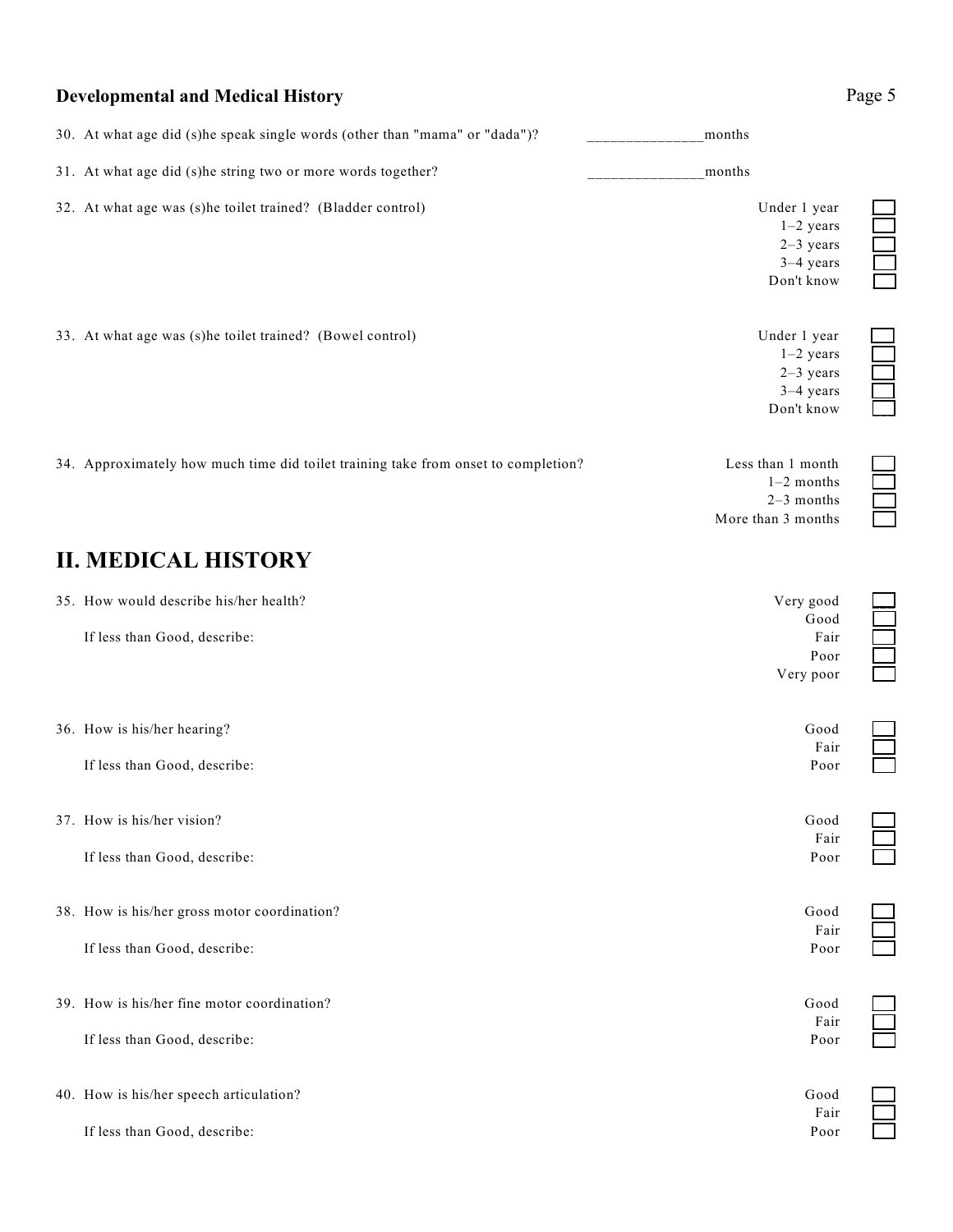# **Developmental and Medical History** Page 6 41. Has (s)he had any chronic health problems (e.g., asthma, diabetes, heart condition)? No  $_{\rm Yes}$ If yes, please, specify: 42. When was the onset of any chronic illness? Birth  $\mu$  $0-1$  year  $1-2$  years  $2-3$  years  $3-4$  years Over 4 years 43. Which of the following illnesses has the child had? Mumps Mumps Mumps Mumps Mumps Mumps Mumps Mumps Mumps Mumps  $\Box$ Chicken pox \_\_\_ Measles<br>
ng cough<br>
rlet fever<br>
eumonia<br>
rephalitis<br>
itis media<br>
oisoning Whooping cough Scarlet fever Pneumonia \_\_\_ Encephalitis \_\_\_ Otitis media \_\_\_ Lead poisoning Seizures \_\_\_ Other diseases, specify: 44. Has the child had any accidents resulting in the following? Broken bones **Broken bones**

| $\ldots$ thus the entire mud any accruents resulting in the following. | DIVROIL UUILUU     |  |
|------------------------------------------------------------------------|--------------------|--|
| Please describe:                                                       | Severe lacerations |  |
|                                                                        | Head injury        |  |
|                                                                        | Severe bruises     |  |
|                                                                        | Stomach pumped     |  |
|                                                                        | Eye injury         |  |
|                                                                        | Lost teeth         |  |
|                                                                        | Sutures            |  |
| Other accidents, specify:                                              |                    |  |

| 45. How many accidents? | One     |  |
|-------------------------|---------|--|
| Describe:               | $2 - 3$ |  |
|                         | $4 - 7$ |  |
|                         | .       |  |

 $8 - 12$ Over 12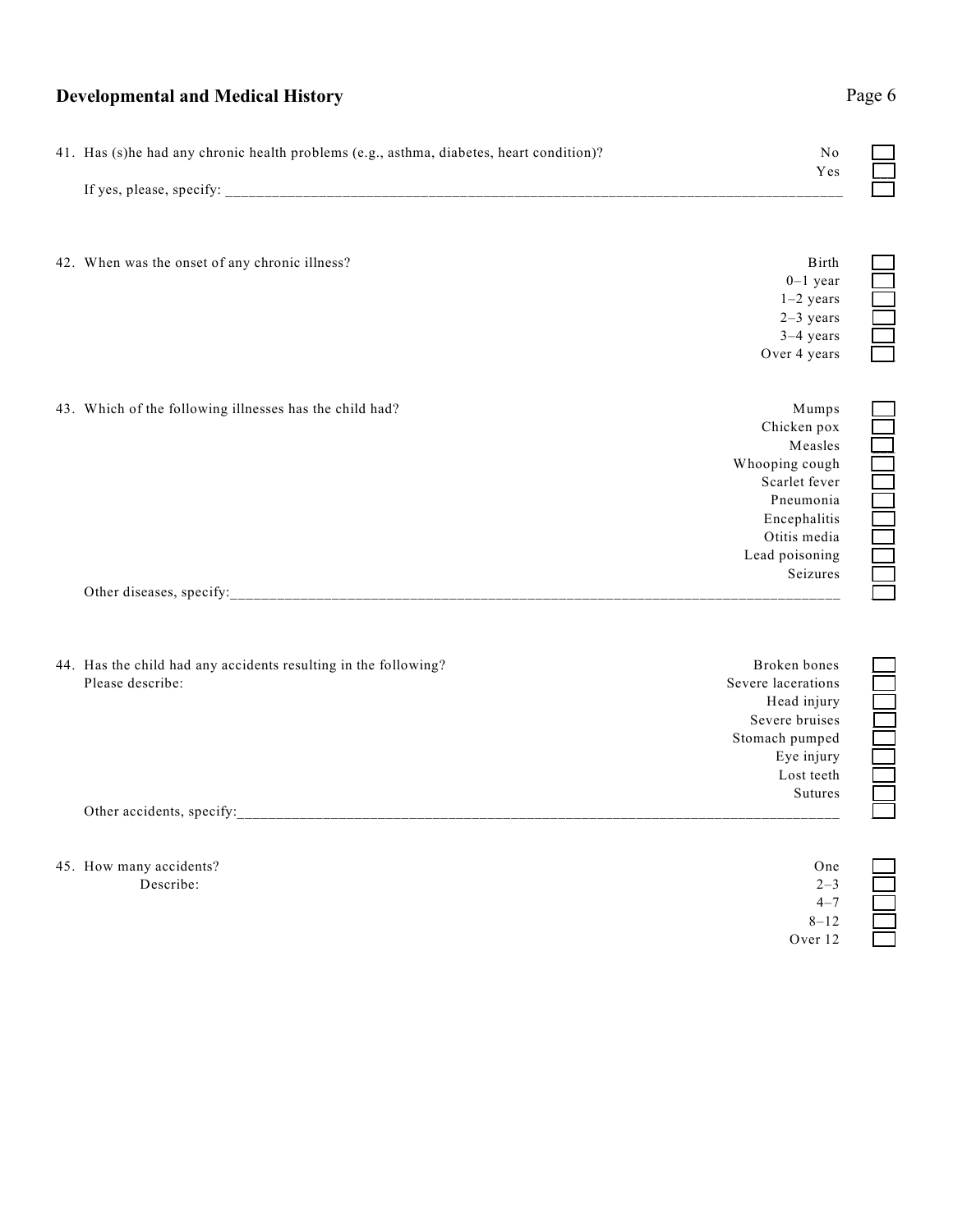| 46. Has (s)he ever had surgery for any of the following conditions?<br>Describe: | Tonsillitis<br>Adenoids<br>Hernia<br>Appendicitis<br>Eyes, ear, nose, & throat<br>Digestive disorder<br>Urinary tract<br>Leg or arm |  |
|----------------------------------------------------------------------------------|-------------------------------------------------------------------------------------------------------------------------------------|--|
| Other, specify:                                                                  | <b>Burns</b>                                                                                                                        |  |
| 47. How many times?                                                              | Once<br>Twice<br>$3-5$ times<br>6-8 times<br>Over 8 times                                                                           |  |
| 48. Duration of hospitalization?                                                 | One day<br>One day $+$ night<br>$2-3$ days<br>$4-6$ days<br>$1-4$ weeks<br>$1-2$ months<br>Over 2 months                            |  |
| 49. Is there any suspicion of alcohol or drug use?<br>Describe:                  | No<br>Yes<br>Don't Know                                                                                                             |  |
| 50. Is there any history of physical/sexual abuse or neglect?<br>Describe:       | No<br>Yes<br>Don't Know                                                                                                             |  |
| 51. Does the child have any problems sleeping?                                   | None<br>Difficulty falling asleep<br>Sleep continuity disturbance<br>Early morning awakening                                        |  |
| 52. Is the child a restless sleeper?                                             | N <sub>0</sub><br>Yes<br>Don't Know                                                                                                 |  |
| 53. Does the child have bladder control problems at night?                       | No<br>Yes                                                                                                                           |  |
| If yes, how often?                                                               |                                                                                                                                     |  |
| If yes, was (s)he ever continent?                                                | No<br>Yes                                                                                                                           |  |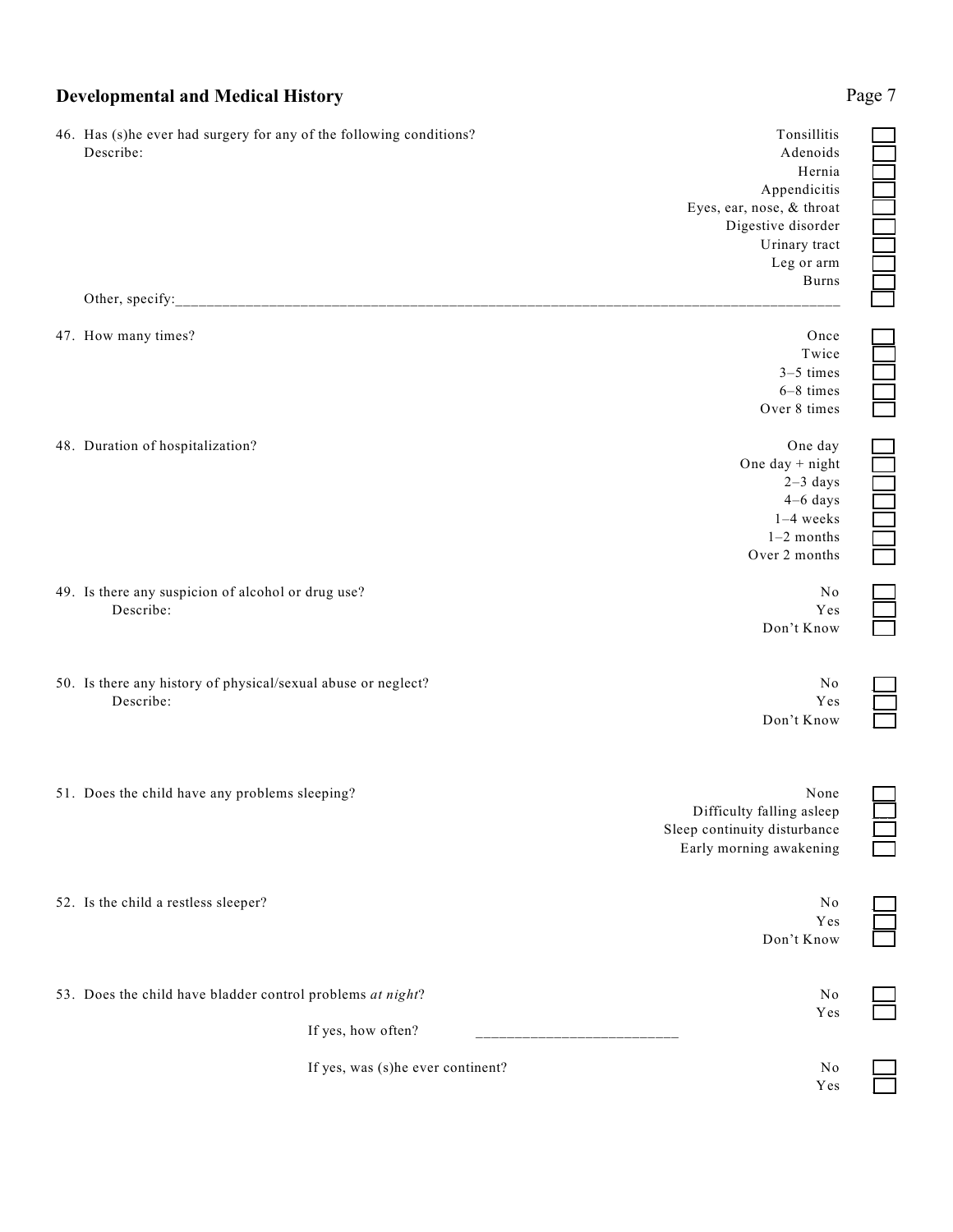| <b>Developmental and Medical History</b>                     |                                         |  |
|--------------------------------------------------------------|-----------------------------------------|--|
| Does the child have bladder control problems during the day? | No                                      |  |
| If yes, how often?                                           | Yes                                     |  |
| If yes, was (s) he ever continent?                           |                                         |  |
| 54. Does the child have bowel control problems at night?     | No                                      |  |
| If yes, how often?                                           | Yes                                     |  |
| If yes, was (s)he ever continent?                            |                                         |  |
| Does the child have bowel control problems during the day?   | No<br>Yes                               |  |
| If yes, how often?                                           |                                         |  |
| If yes, was (s)he ever continent?                            |                                         |  |
| 55. Does the child have any appetite control problems?       | Yes<br>Overeats<br>Average<br>Undereats |  |

# **III. TREATMENT HISTORY**

56. Has the child been prescribed any of the following:

| Drug                          | Dosage          | When?                                                                                                                 | How long?                                                                                                             |
|-------------------------------|-----------------|-----------------------------------------------------------------------------------------------------------------------|-----------------------------------------------------------------------------------------------------------------------|
| Ritalin                       | _______________ | والمستحدث والمستحدث والمستحدث                                                                                         |                                                                                                                       |
| Adderall                      |                 |                                                                                                                       |                                                                                                                       |
| Other Stimulant:_____________ |                 |                                                                                                                       |                                                                                                                       |
|                               |                 |                                                                                                                       |                                                                                                                       |
|                               |                 |                                                                                                                       |                                                                                                                       |
|                               |                 |                                                                                                                       | <u> 2000 - Maria Maria Maria Maria Maria Maria Maria Maria Maria Maria Maria Maria Maria Maria Maria Maria Maria </u> |
|                               |                 |                                                                                                                       |                                                                                                                       |
|                               |                 | _________________                                                                                                     | المستحدث المستحدث المتحدث                                                                                             |
|                               |                 |                                                                                                                       |                                                                                                                       |
|                               |                 | __________________                                                                                                    | ______________                                                                                                        |
|                               |                 | <u> 1989 - Alexandro Alexandro III e alexandro de la ciudad de la ciudad de la ciudad de la ciudad de la ciudad d</u> | ______________                                                                                                        |
|                               |                 | <u> 2000 - Andrew Alexandro Alexandro Alexandro Alexandro Alexandro Alexandro Alexandro Alexandro Alexandro Alex</u>  | _______________________                                                                                               |
|                               |                 | المواصل المواطن المستوات المستوات والمستوات                                                                           | _______________                                                                                                       |
|                               |                 |                                                                                                                       | ________________                                                                                                      |
|                               |                 | _________________                                                                                                     | <u> 2000 - Jan Alexandro Alexandro II</u>                                                                             |
|                               |                 |                                                                                                                       |                                                                                                                       |
|                               |                 |                                                                                                                       |                                                                                                                       |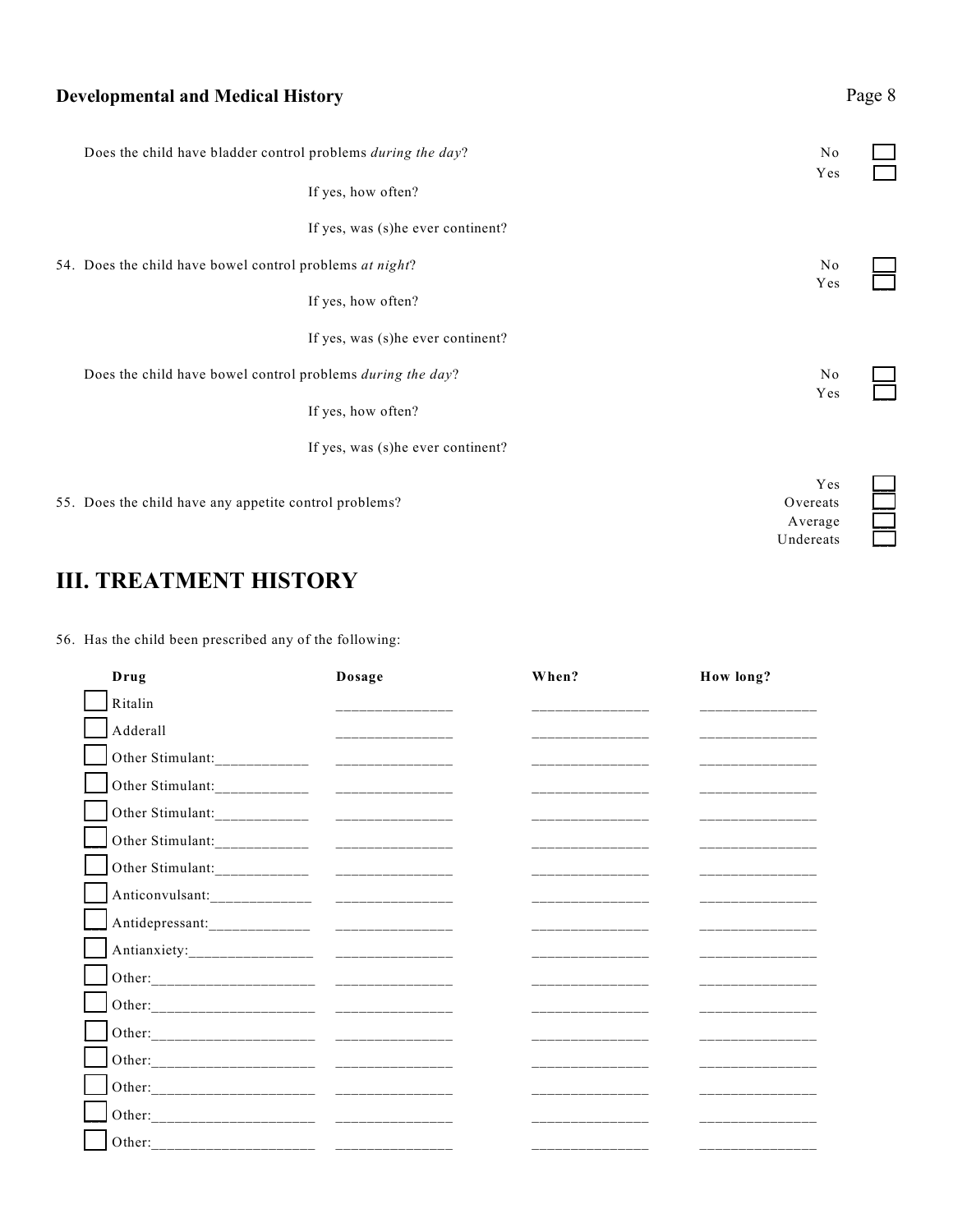**Treatment Duration of therapy Therapist/Doctor/Center** Individual psychotherapy  $\Box$  Group psychotherapy \_\_\_ Family therapy with child \_\_\_\_\_\_\_\_\_\_\_\_\_\_\_\_\_\_\_\_ \_\_\_\_\_\_\_\_\_\_\_\_\_\_\_\_\_\_\_\_ Inpatient treatment Residential treatment

57. Has the child had any of the following forms of psychological treatment? If so, how long did it last?

# **IV. SCHOOL HISTORY**

Current grade:\_\_\_\_\_\_\_\_\_\_\_\_\_\_\_\_\_\_\_\_\_\_\_\_\_\_\_

Name all the schools your child has attended. Mark any grade that was repeated, and explain the reason for the retention.

| Grade         | School | <b>Repeated Grade?</b> |
|---------------|--------|------------------------|
| Pre-K:        |        |                        |
| Kindergarten: |        |                        |
| Grade 1:      |        |                        |
| Grade 2:      |        |                        |
| Grade 3:      |        |                        |
| Grade 4:      |        |                        |
| Grade 5:      |        |                        |
| Grade 6:      |        |                        |
| Grade 7:      |        |                        |
| Grade 8:      |        |                        |
| Grade 9:      |        |                        |
| Grade 10:     |        |                        |
| Grade 11:     |        |                        |
| Grade 12:     |        |                        |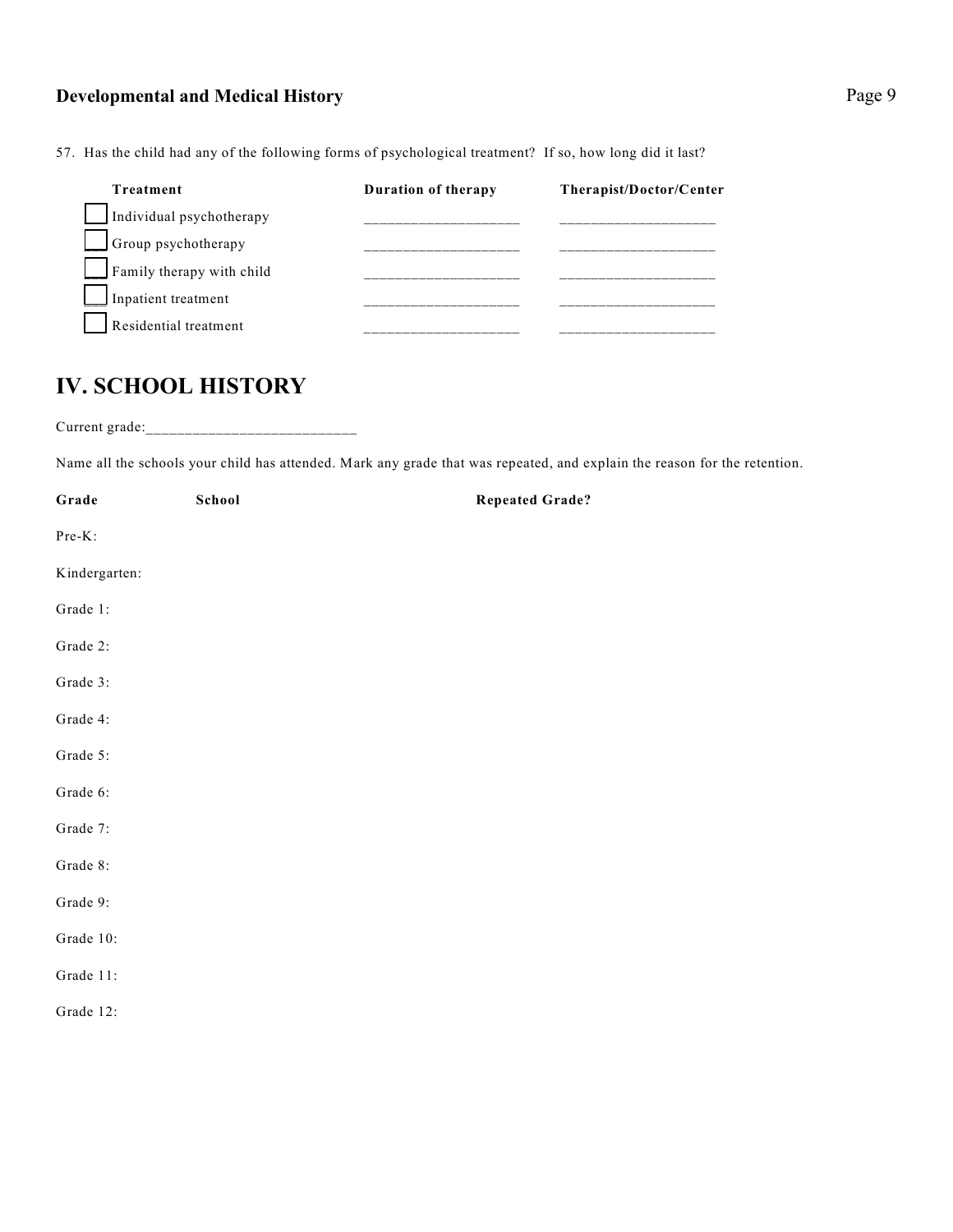Please summarize the child's progress (e.g., academic, social, testing) within each of these grade levels:

Preschool:

Kindergarten:

Grades 1 thru 3:

Grades 4 thru 6:

Grades 7 thru 9:

Grades 10 thru 12:

58. Has the child ever been in any type of special educational program, and if so, how long?

| Treatment                            | Grades / Duration |
|--------------------------------------|-------------------|
| Learning disabilities class          |                   |
| Behavioral/emotional disorders class |                   |
| Resource room                        |                   |
| Speech and language therapy          |                   |
| Occupational therapy                 |                   |
| Physical therapy                     |                   |
| Other (Please specify)               |                   |

59. Has the child ever been: Suspended from school Suspended from school Suspended from school

Number of suspensions \_\_\_ Expelled from school \_\_\_ Number of expulsions \_\_\_ Retained in grade \_\_\_ Number of retentions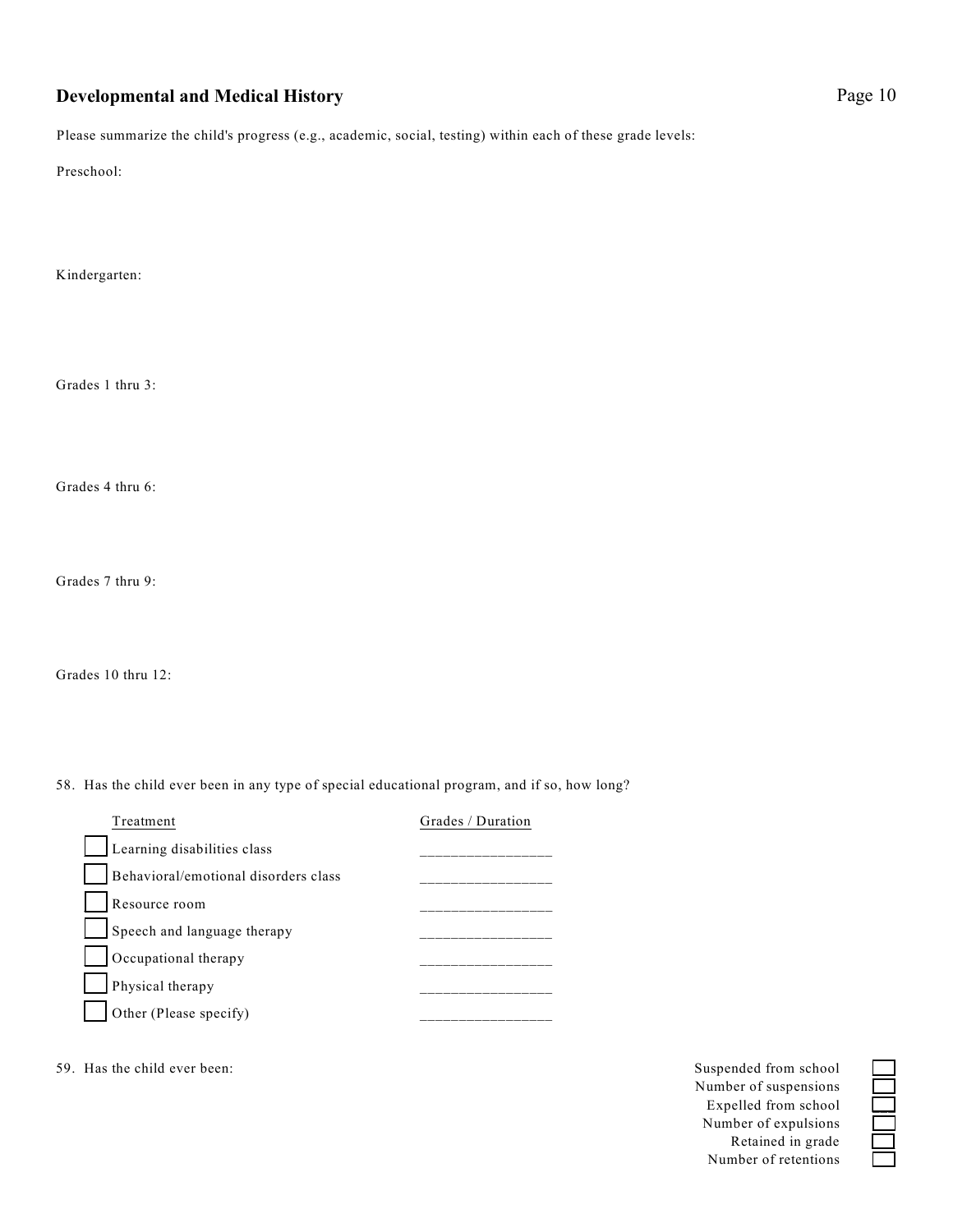60. Have any additional institutional modifications been attempted? None \_\_\_

Behavior modification program \_\_\_ Daily/weekly report card \_\_\_ Other (please specify) \_\_\_

Better than average \_\_\_

Worse than average

Worse than average Don't know \_\_\_

> 6 months–1 years \_\_\_ More than 1 year Don't know \_\_\_

Average \_\_\_

Average

# **V. SOCIAL HISTORY**

61. How does the child get along with his or her brothers/sisters? Doesn't have any

62. How easily does the child make friends?<br>  $\begin{array}{c}\n\text{Easier than average} \\
\text{Average} \\
\text{Worse than average} \\
\text{Don't know}\n\end{array}$ 

63. On the average, how long does your child keep friendships? Less than 6 months Less than 6 months

# **VI. CURRENT BEHAVIORAL CONCERNS**

Primary concerns (List below): Other (related) concerns (List below):

| 64. What strategies have been implemented to address these problems?                             | Rewards               |  |
|--------------------------------------------------------------------------------------------------|-----------------------|--|
| (Check which have been successful)                                                               | Verbal reprimands     |  |
|                                                                                                  | Time out (isolation)  |  |
|                                                                                                  | Removal of privileges |  |
|                                                                                                  | Physical punishment   |  |
|                                                                                                  | Acquiescence to child |  |
|                                                                                                  | Avoidance of child    |  |
| 65. On the average, what percentage of the time does your child comply with initial commands?    | $0 - 20%$             |  |
|                                                                                                  | $20 - 40%$            |  |
|                                                                                                  | $40 - 60\%$           |  |
|                                                                                                  | $60 - 80\%$           |  |
|                                                                                                  | $80 - 100%$           |  |
| 66. On the average, what percentage of the time does your child eventually comply with commands? | $0 - 20%$             |  |
|                                                                                                  | $20 - 40%$            |  |
|                                                                                                  | $40 - 60%$            |  |
|                                                                                                  | $60 - 80\%$           |  |
|                                                                                                  | $80 - 100\%$          |  |
| 67. To what extent are you and your spouse consistent with respect to disciplinary?              | Most of the time      |  |
|                                                                                                  | $C = 1$               |  |

## Some of the time None of the time

| e |  |
|---|--|
| e |  |
|   |  |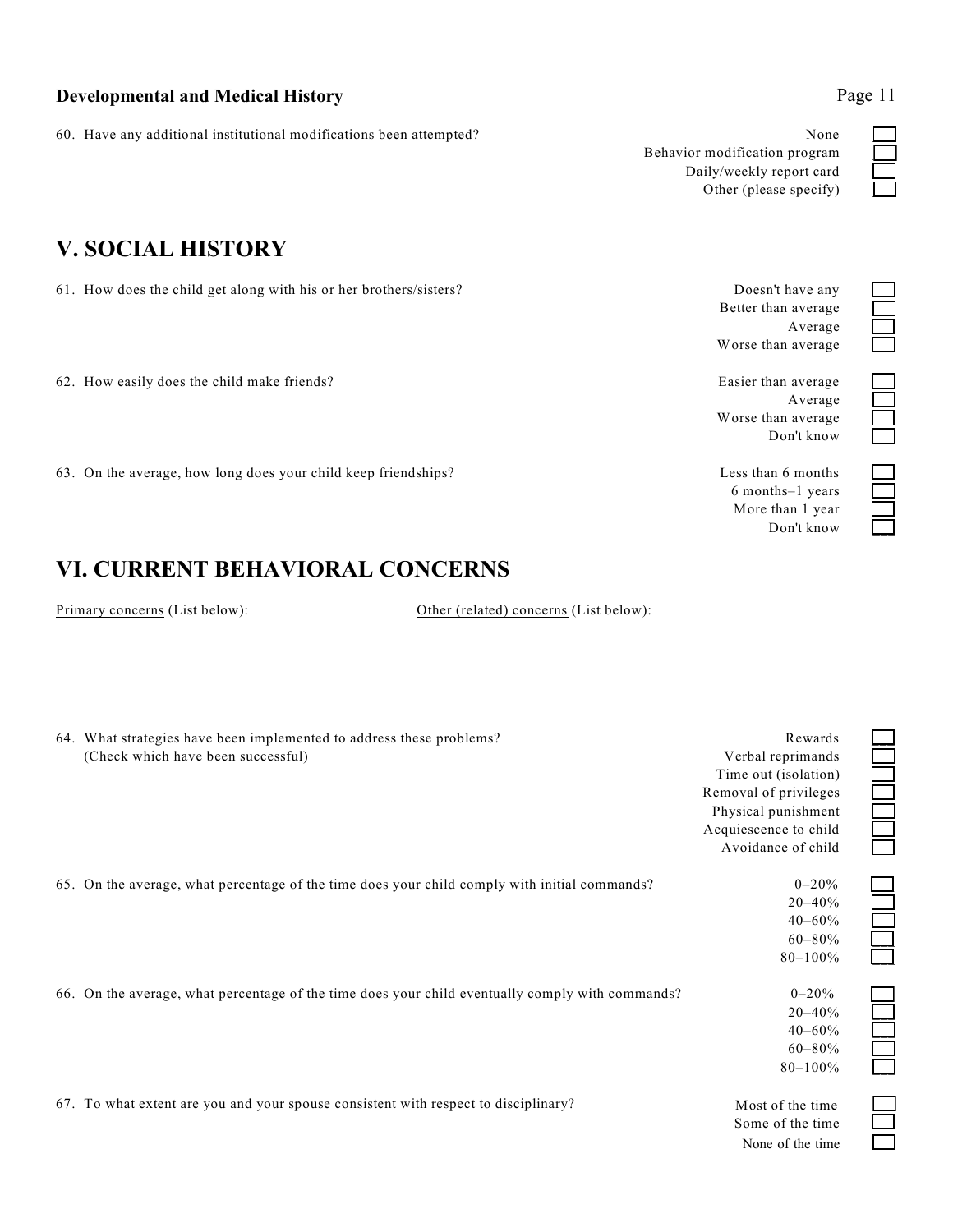68. Have any of the following stressful events occurred within the past 12 months? Parents divorced or separated \_\_\_

Family accident or illness<br>Death in family<br>Parent changed job<br>Changed schools<br>Family moved<br>Family financial problems<br>Other (please specify) Death in family Parent changed job Changed schools \_\_\_ Family moved Family financial problems \_\_\_ Other (please specify) \_\_\_

# **VII. DIAGNOSTIC CRITERIA**

69. Which of the following are considered to be a significant problem at the present time?

| Often blurts out answers to questions before they have been completed |  |
|-----------------------------------------------------------------------|--|
| Difficulty remaining seated                                           |  |
| Easily distracted                                                     |  |
| Difficulty awaiting turn                                              |  |
| Fidgets                                                               |  |
| Difficulty following instructions                                     |  |
| Difficulty sustaining attention                                       |  |
| Shifts from one activity to another                                   |  |
| Difficulty playing quietly                                            |  |
| Often talks excessively                                               |  |
| Often interrupts or intrudes on others                                |  |
| Often does not listen                                                 |  |
| Often loses things                                                    |  |
| Often engages in physically dangerous activities                      |  |

TOTAL for ADHD =  $_{\_}$  (8 or more)

When did these problems begin? (Specify age):

70. Which of the following are considered to be a significant problem at the present time?

Often loses temper \_\_\_ Often argues with adults \_\_\_ Often actively defies or refuses adult requests or rules<br>
Often deliberately does things that annoy other people<br>
Often blames others for own mistakes<br>
Is often touchy or easily annoyed by others<br>
Is often angry or resentf Often deliberately does things that annoy other people \_\_\_ Often blames others for own mistakes \_\_\_ Is often touchy or easily annoyed by others Is often angry or resentful Is often spiteful or vindictive Often swears or uses obscene language \_\_\_

TOTAL for Oppositional Defiant Disorder = \_\_\_\_ (5 or more)

When did these problems begin? (Specify age):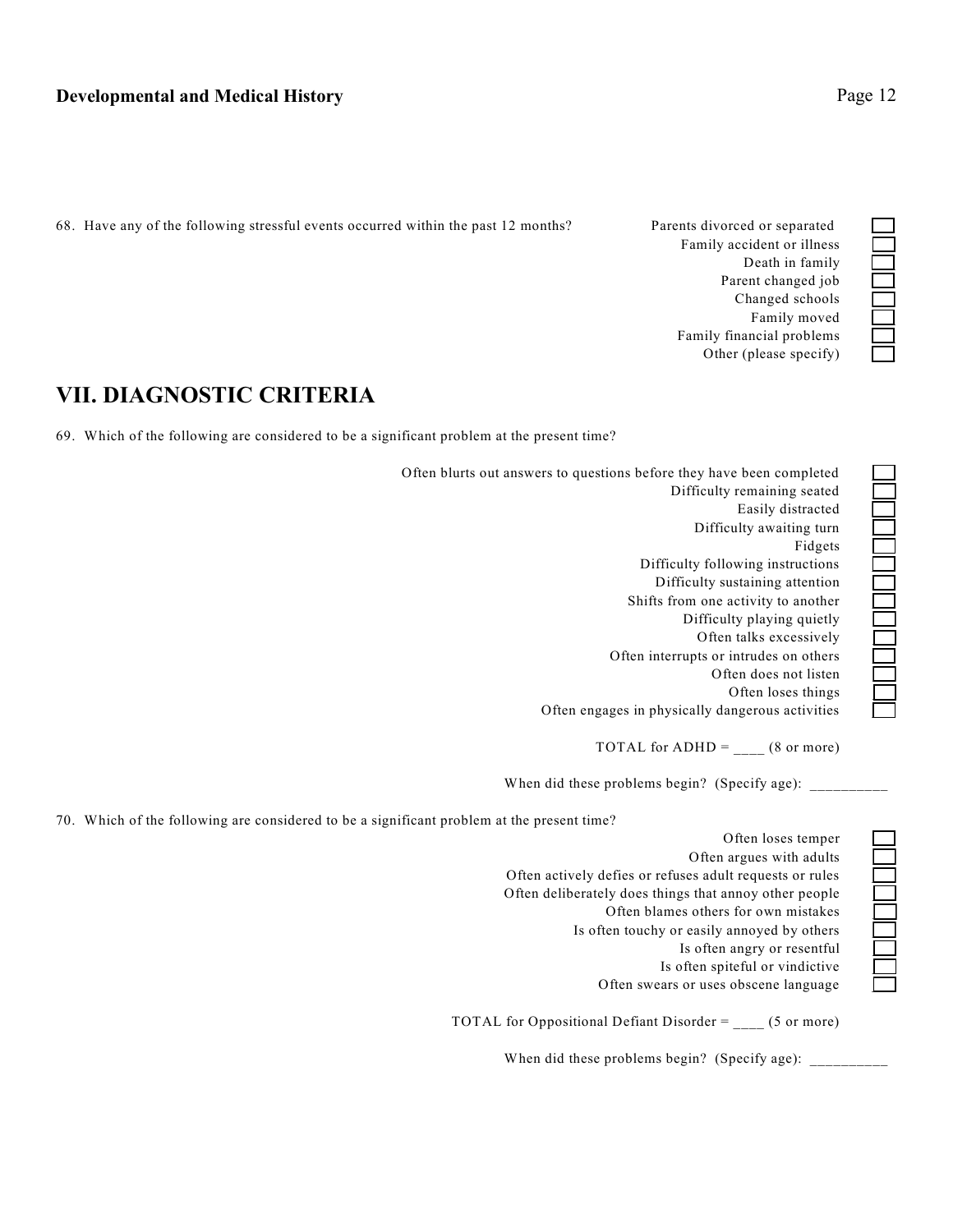|  |  |  | 71. Which of the following are considered to be a significant problem at the present time? |  |
|--|--|--|--------------------------------------------------------------------------------------------|--|

Ran away from home overnight at least twice<br>
Lies often<br>
Deliberate fire-setting<br>
Often truant<br>
Breaking and entering<br>
Destroyed others' property<br>
Cruel to animals<br>
Forced someone else into sexual activity<br>
Used a weapon i Lies often Deliberate fire-setting \_\_\_ Often truant \_\_\_ Breaking and entering \_\_\_ Destroyed others' property \_\_\_ Cruel to animals Forced someone else into sexual activity \_\_\_ Used a weapon in a fight \_\_\_ Often initiates physical fights \_\_\_ Stolen with confrontation Physically cruel to people \_\_\_ Stolen without confrontation

TOTAL for Conduct Disorder =  $_{\_}$  (3 or more)

When did these problems begin? (Specify age): \_

72. Which of the following are considered to be a significant problem at the present time?

Unrealistic and persistent worry about possible harm to attachment figures \_\_\_ Unrealistic and persistent worry that a calamitous event will separate the child from the attachment figure \_\_\_ Persistent school refusal \_\_\_ Persistent refusal to sleep alone Persistent avoidance of being alone \_\_\_ Repeated nightmare re: separation \_\_\_ Somatic complaints \_\_\_ Excessive distress in anticipation of separation from attachment figure \_\_\_ Excessive distress when separated from home or attachment figures \_\_\_

TOTAL for Separation Anxiety Disorder =  $_{\_ \_ \_ \_ \_ }$  (3 or more)

When did these problems begin? (Specify age):

73. Which of the following are considered to be a significant problem at the present time?

Unrealistic worry about future events<br>
bout appropriateness of past behavior<br>
Jnrealistic concern about competence<br>
Somatic complaints<br>
Marked self-consciousness<br>
Excessive need for reassurance<br>
Marked inability to relax Unrealistic concern about appropriateness of past behavior \_\_\_ Unrealistic concern about competence \_\_\_ Somatic complaints Marked self-consciousness \_\_\_ Excessive need for reassurance \_\_\_ Marked inability to relax \_\_\_

TOTAL for Overanxious Disorder = \_\_\_\_ (4 or more)

When did these problems begin? (Specify age):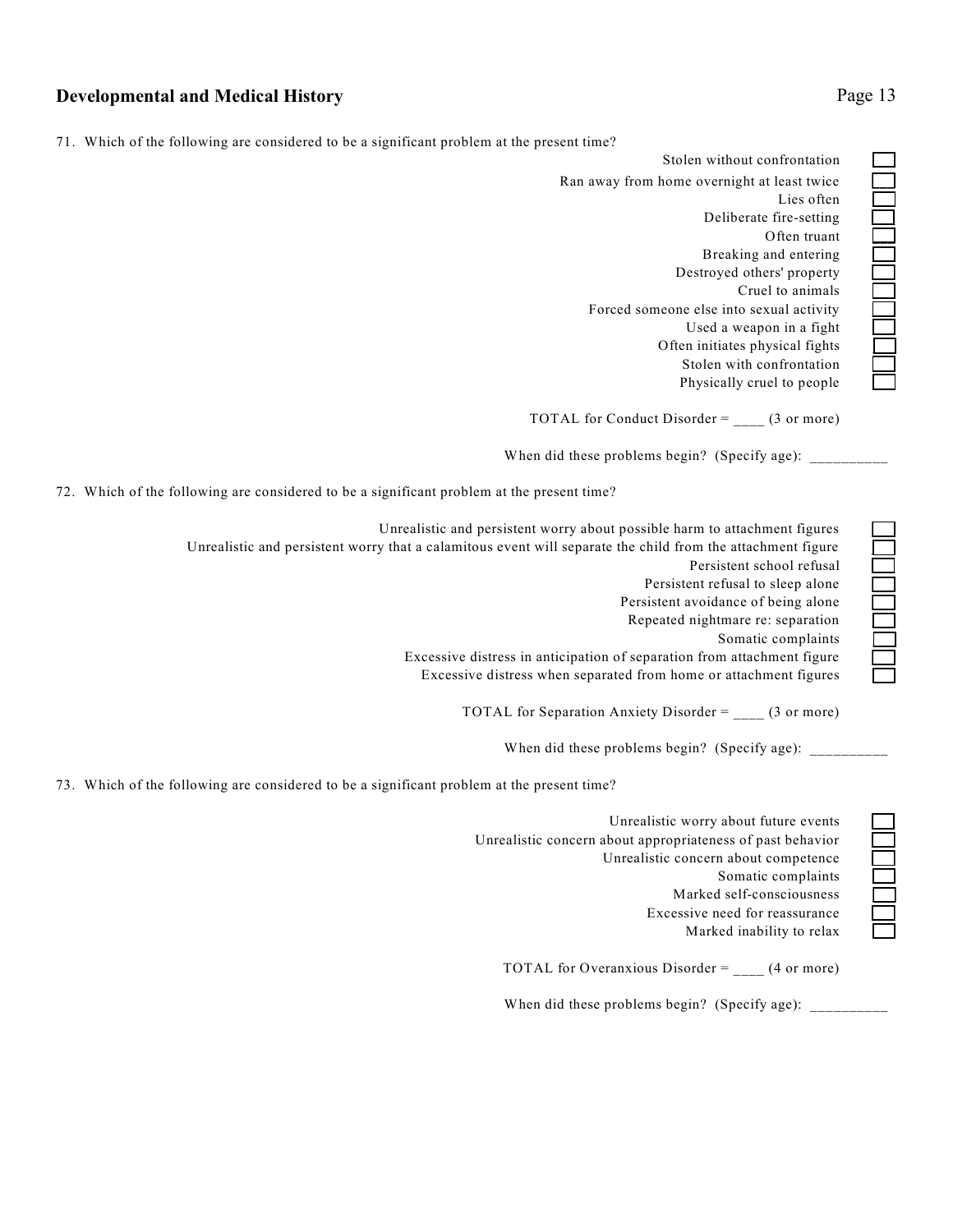74. Which of the following are considered to be a significant problem at the present time?

Fatigue and loss of energy \_\_\_ Feelings of worthlessness or excessive, inappropriate guilt Diminished ability to think and concentrate \_\_\_ Indecisiveness \_\_\_ Talks of suicide, death, or dying \_\_\_ Suicide attempt Depressed or irritable mood most of the day Diminished interest or pleasure in activities Decrease or increase in appetite associated with failure to make expected weight gain Insomnia or hypersomnia (sleeps too much) Motor restlessness and agitation Slowed down, sluggish \_\_\_

TOTAL for Major Depressive Disorder =  $(5 \text{ or more})$ 

When did these problems begin? (Specify age):

75. Which of the following are considered a significant problem at the present time?

| Depressed or irritable mood most of the day                                  |  |
|------------------------------------------------------------------------------|--|
| Poor appetite or overeating                                                  |  |
| Fatigue and low energy                                                       |  |
| Insomnia or hypersomnia (sleeps too much)                                    |  |
| Low self esteem                                                              |  |
| Poor attention and concentration                                             |  |
| Feelings of hopelessness                                                     |  |
| Never without above symptoms for more than two months over a one year period |  |

TOTAL for Dysthymic Disorder = \_\_\_\_\_ (2 or more plus last item)

When did these problems begin? (Specify age): \_\_\_\_\_\_\_\_\_\_

76. Which of the following are considered a significant problem at the present time?

Persistent elevated or expansive mood lasting at least a week \_\_\_ During the period of mood disturbance lasting at least a week noted above, were there any of the following:

Persistent irritable mood lasting at least a week \_\_\_

Inflated self esteem or grandiosity<br>
or sleep (feels rested after 3 hours)<br>
ususal or pressure to keep talking<br>
Racing thoughts<br>
Distractibility<br>
Distractibility<br>
necrease in goal directed behaviors<br>
Psychomotor agitation<br> Decreased need for sleep (feels rested after 3 hours) \_\_\_ More talkative than ususal or pressure to keep talking Racing thoughts \_\_\_ Distractibility \_\_\_ Increase in goal directed behaviors \_\_\_ Psychomotor agitation \_\_\_

Excessive involvement in pleasurable activities that have a high potential for painful consequences \_\_\_

(Such as unrestrained buying sprees, sexual indiscretions, shoplifting, substance abuse, fighting, wreckless driving, etc.)

 $TOTAL =$ 

When did these problems begin? (Specify age):

 $\Box$  $\overline{\phantom{a}}$  $\Box$  $\overline{\phantom{a}}$  $\mathcal{L}$